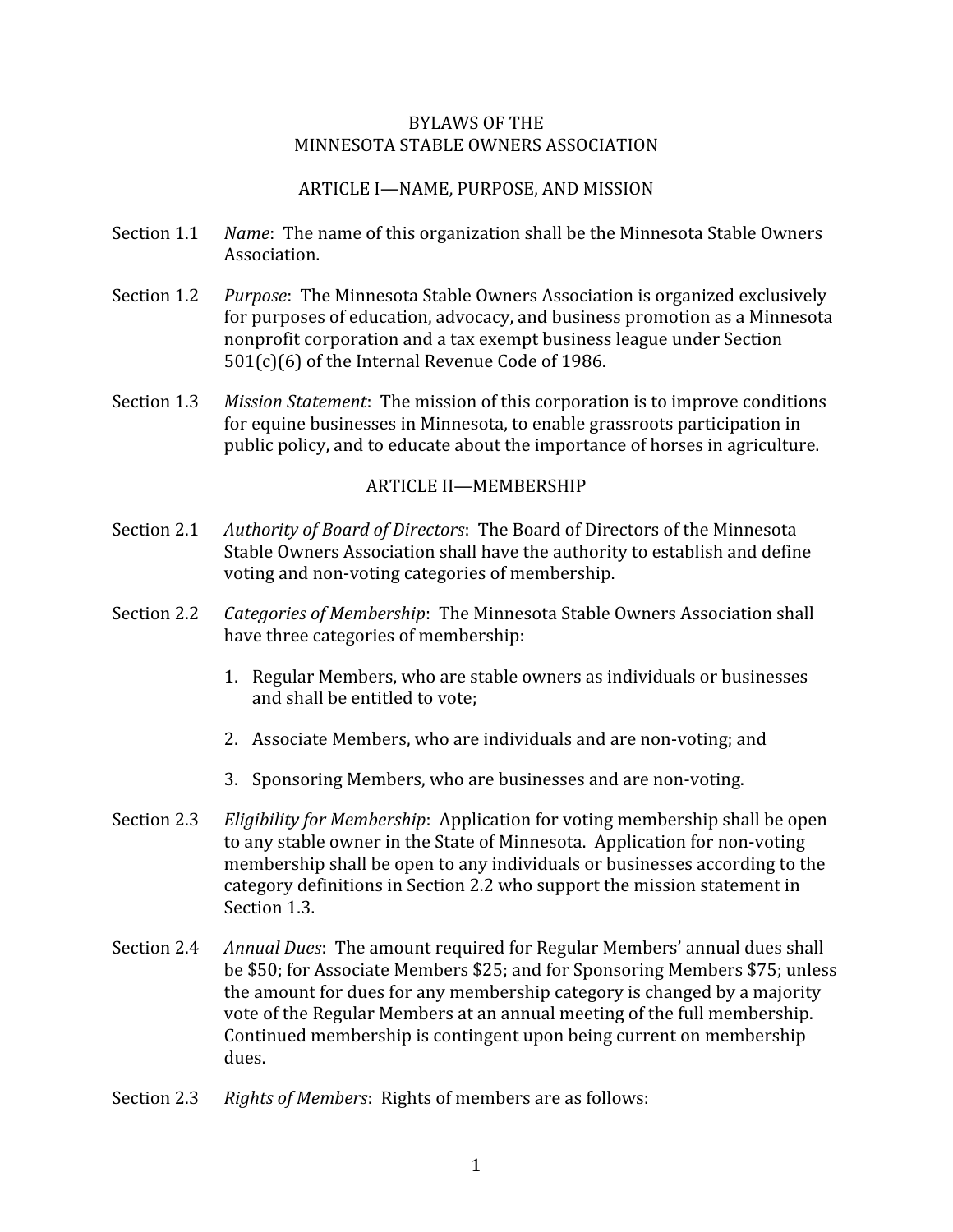- 1. Each Regular Member shall be eligible to cast the member's vote in association elections, and to exercise all the rights and privileges granted to members by the Board of Directors.
- 2. Each Associate Member shall be entitled to all the rights of Regular Members except voting;
- 3. Each Sponsoring Member shall be entitled to be identified as such in the organization's educational and promotional literature, and shall be entitled to all the rights of Regular Members except voting.
- Section 2.4 *Resignation and Termination*: Any member may resign by filing a written resignation with the Secretary of the organization. Resignation shall not relieve a member of unpaid dues or other charges previously accrued. A member can have their membership terminated by a majority vote of the membership.

### ARTICLE III—MEETINGS OF MEMBERS

- Section 3.1 *Membership Meetings*: A meeting of the full membership shall be held quarterly, at a time and place designated by the President.
- Section 3.2 *Annual Meetings*: An annual meeting of the full membership shall be held in the month of April, the specific date, time and location of which will be designated by the President. At the annual meeting, the Regular Members shall elect directors and officers, receive reports on the activities of the association, and determine the direction of the association for the coming year.
- Section 3.3 *Special Meetings*: Special meetings may be called by the President, the Executive Committee, or a simple majority of the Board of Directors. A petition signed by five percent of the voting members may also call a special meeting.
- Section 3.4 *Notice of Meetings*: Printable notice of each meeting shall be given to each member by mail, email, or other printable electronic means of communication according to the contact information provided by members to the Secretary.
- Section 3.5 *Quorum*: The members present at any properly announced meeting shall constitute a quorum.
- Section 3.6 *Voting*: All issues to be voted on shall be decided by a simple majority of those voting members present at the meeting in which the vote takes place.
- Section 3.7 *Proxies*: All votes shall be cast in person by voting members or their proxies. Proxies must be a natural person over the age of 18 and may be appointed by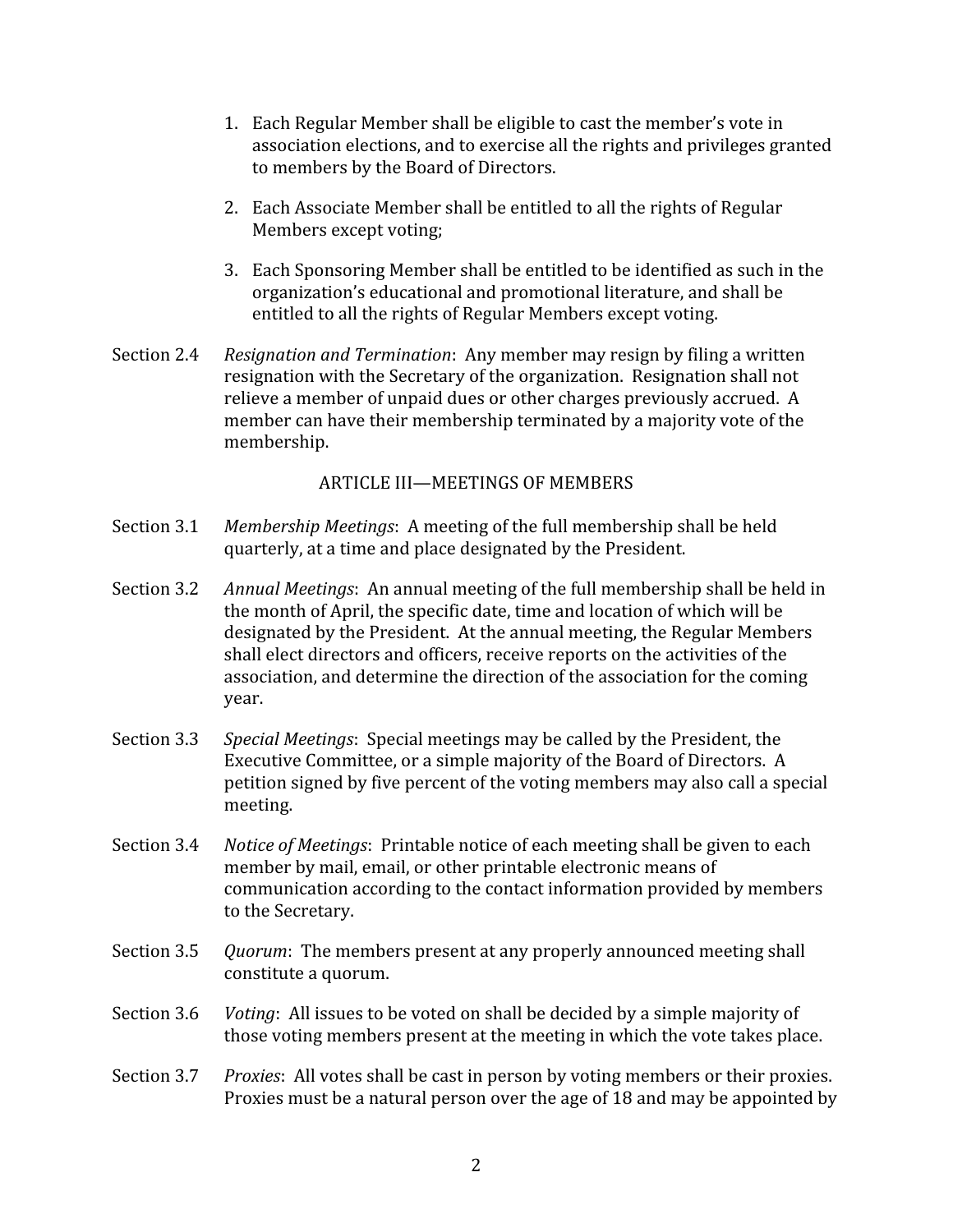any Regular Member, who must provide written notice to the Secretary of the appointment and name of the proxy before the start of the meeting at which the vote(s) will be cast. An individual proxy may be appointed by and vote for more than one eligible voting member provided that the proxy shall inform the Secretary in writing of the proxy's multiple representation. The Secretary shall attach all received notices of appointment of proxy and of any proxy's multiple representation to the meeting minutes.

### ARTICLE IV—CHAPTERS

- Section 4.1 *Authority to Establish*: Regular Members shall have the authority to establish local chapters of the association for the purpose of appointing a delegate who may vote in person at meetings of the association and present reports from the chapter to the Board of Directors.
- Section 4.2 *Election of Delegate*: Regular Members forming a local chapter shall, by ¾ majority vote, elect a delegate to represent the local chapter at meetings of the association.
- Section 4.3 *Requirements*: Regular Members forming a local chapter of the association shall provide the following in writing to the Secretary:
	- 1. Proposed name of the chapter by locale (for example, the Washington County Chapter or Bemidji Area Chapter), subject to approval by the Secretary in case of any conflict or overlap with other local chapters;
	- 2. Signed consent of all Regular Members joining the chapter naming and confirming the election of their delegate, waiving their right to individual vote, and assigning to their delegate the power to vote for all Regular Members of the chapter;
	- 3. Membership and contact information for all members of the chapter;
	- 4. At the annual meeting, a schedule of chapter meetings to be held;
	- 5. Written notice of any changes to chapter members' membership status, contact information, or schedule of chapter meetings.
- Section 4.4 *Chapter Rights and Responsibilities*: A duly recognized local chapter may assign responsibilities to individual chapter members to carry out the mission of the association at the local level. Chapter members may recruit new members, organize local events, gather information for reports to the Board of Directors, and vote on policy positions to be recommended or discussed at membership meetings. Chapters may not bind the association in contract or otherwise act or speak for the association as a whole.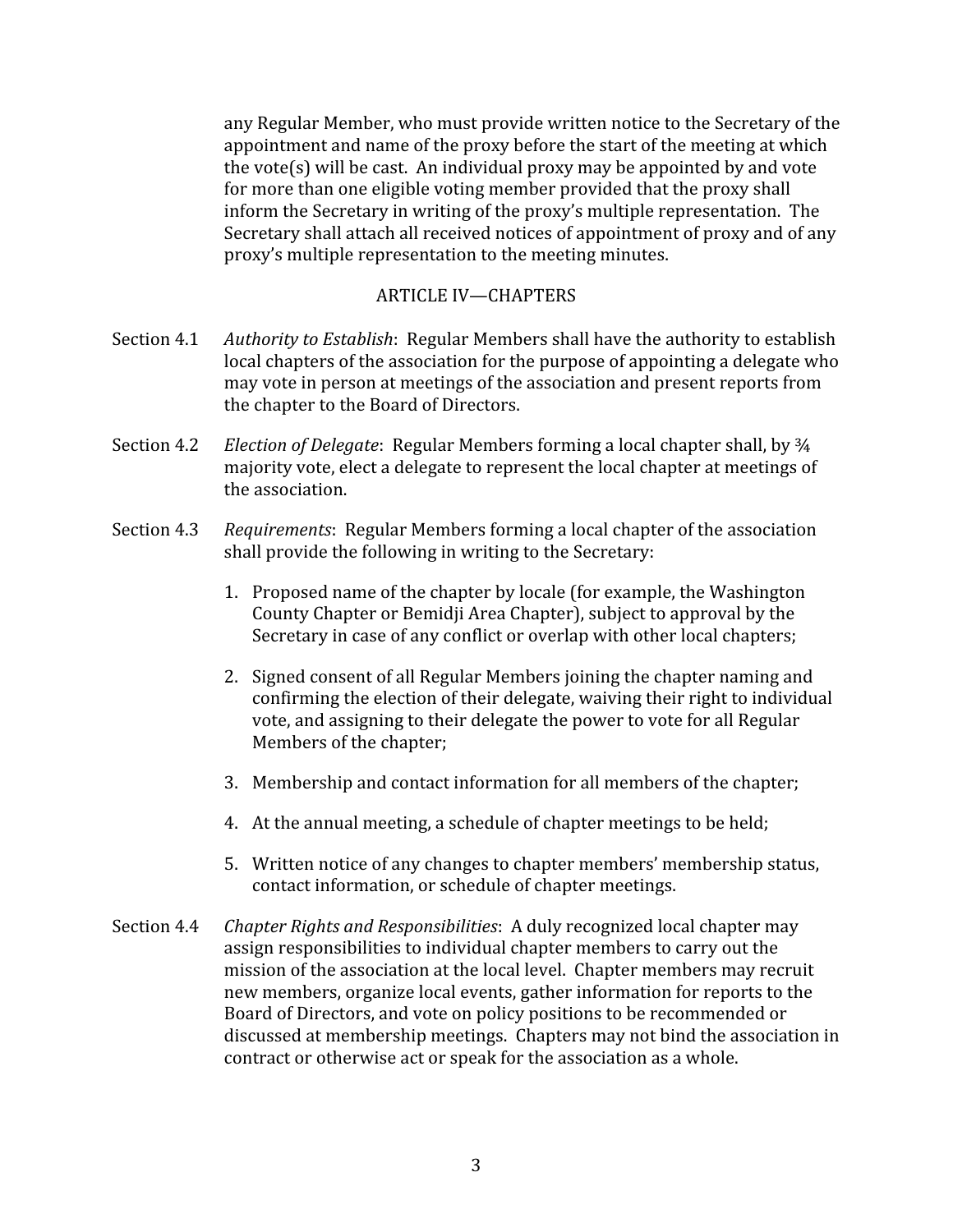- Section 4.4 *Delegates' Powers and Duties*: Delegates must attend the annual meeting of the membership and shall vote on behalf of the members of the local chapter the delegate represents. The delegate also may attend additional meetings of the Regular Members as directed by the local chapter. The delegate's voting power shall consist of the delegate's individual vote plus the sum of Regular Members of the local chapter the delegate represents. However, a delegate may not divide the chapter's votes but shall vote for the local chapter as a whole. Delegates also shall present reports from their local chapters at membership meetings as directed by the local chapters or as requested by the Board of Directors.
- Section 4.5 *Chapter Dissolution*: A local chapter may dissolve by ¾ majority vote of the Regular Members of the chapter, and by sending notice of the date of the vote to dissolve in writing to the Secretary. Upon dissolution of a chapter, each of its members shall revert to individual rather than chapter membership status with the association.

## ARTICLE V—BOARD OF DIRECTORS

- Section 5.1 *Board Role, Size, and Compensation*: The Board of Directors is responsible for overall policy and direction of the association, and may delegate responsibility of day-to-day operations to an Executive Director, staff, and committees. The Board shall consist of at least the four officer positions: President, Vice President, Secretary, and Treasurer. Additional Board members may be elected, not to exceed twelve (12). The Board members receive no compensation other than reasonable expenses.
- Section 5.2 *Terms*: All Board members shall serve two-year terms but are eligible for reelection.
- Section 5.3 *Meetings and Notice*: The Board shall meet at least quarterly, at an agreed upon time and place. An official Board meeting requires that each director receive written notice at least two weeks in advance.
- Section 5.4 *Board Elections*: New directors and current directors shall be elected or re‐ elected by the voting representatives of members at the annual meeting. Directors will be elected by simple majority of members present at the annual meeting.
- Section 5.5 *Election Procedures*: A Board Development Committee shall be responsible for nominating a slate of prospective board members representing the diverse constituency of the association. In addition, any member can nominate a candidate to the slate of nominees. All Regular Members are entitled to one vote and duly authorized delegates of local chapters of the association are entitled to vote for the members of the local chapter to elect candidates for available director positions each year.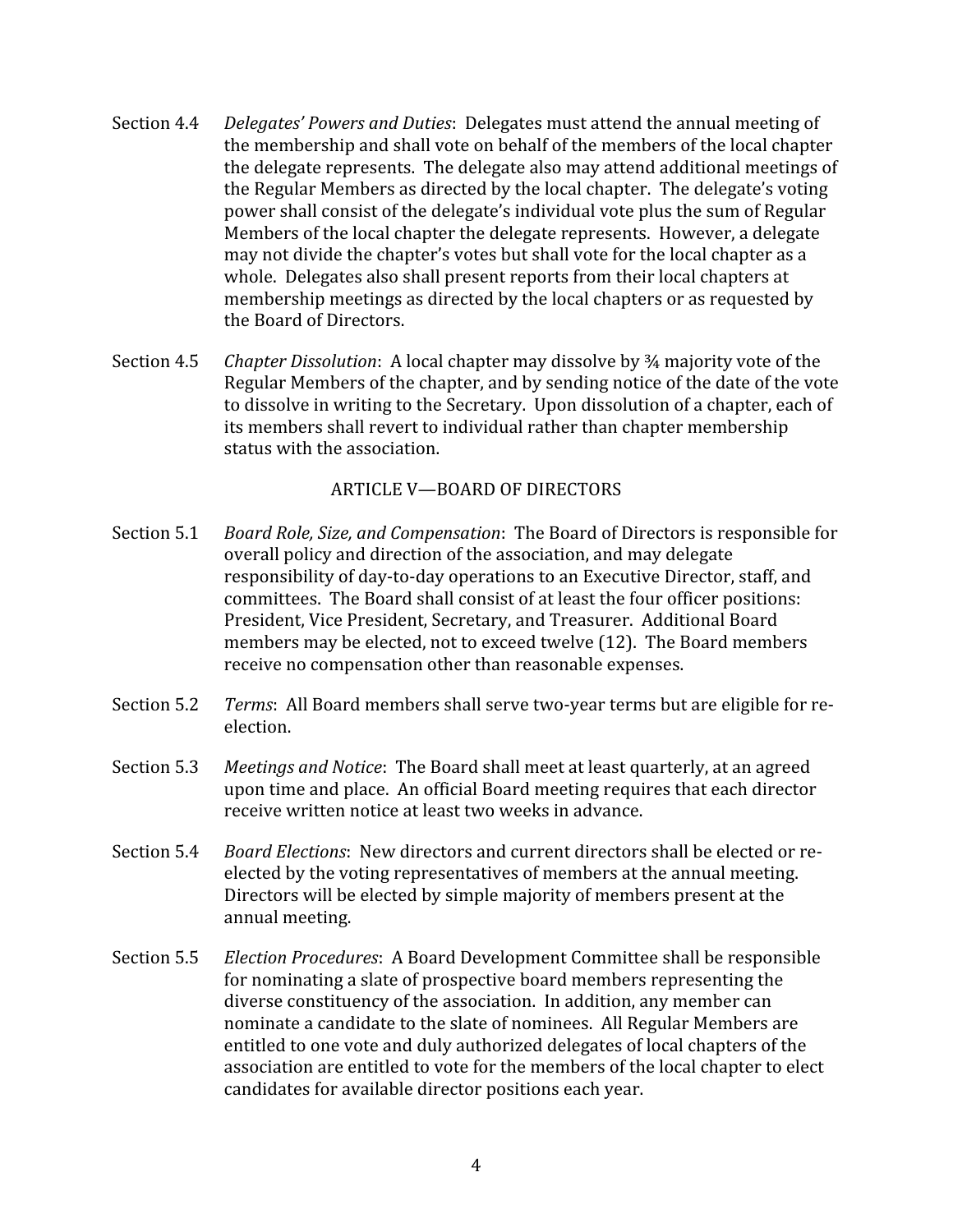- Section 5.6 *Quorum*: A quorum must be attended by at least forty percent of Board members for business transactions to take place and motions to pass.
- Section 5.7 *Officers and Duties*: There shall be four officers of the Board, consisting of a President, Vice President, Secretary and Treasurer. Their duties are as follows:

*The President* shall convene regularly scheduled Board meetings, shall preside or arrange for other Executive Committee members to preside at each meeting in the following order: Vice President, Secretary, Treasurer.

*The Vice President* shall chair committees on special subjects as designated by the Board.

*The Secretary* shall be responsible for keeping records of Board actions, including overseeing the taking of minutes at all Board meetings, sending out meeting announcements, distributing copies of minutes and the agenda to each Board member, and assuring that corporate records are maintained.

*The Treasurer* shall make a report at each Board meeting. The Treasurer shall chair the finance committee, assist in the preparation of the budget, help develop fundraising plans, and make financial information available to Board members and the public.

- Section 5.8 *Vacancies*: When a vacancy on the Board exists mid-term, the Secretary must receive nominations for new members from present Board members two weeks in advance of a Board meeting. These nominations shall be sent out to Board members with the regular Board meeting announcement, to be voted upon at the next Board meeting. These vacancies will be filled only to the end of the particular Board member's term.
- Section 5.9 *Resignation, Termination, and Absences*. Resignation from the Board must be in writing and received by the Secretary. A Board member shall be terminated from the Board due to excess absences, being more than two unexcused absences from Board meetings in a year. A Board member may be removed for other reasons by a three-fourths vote of the remaining directors.
- Section 5.10 *Special Meetings*. Special meetings of the Board shall be called upon request of the President or by one‐third of the Board. Notices of special meetings shall be sent out by the Secretary to each Board member at least two weeks in advance.

## ARTICLE VI—COMMITTEES

Section 6.1 *Committee Formation*: The Board may create committees as needed. The President appoints all committee chairs.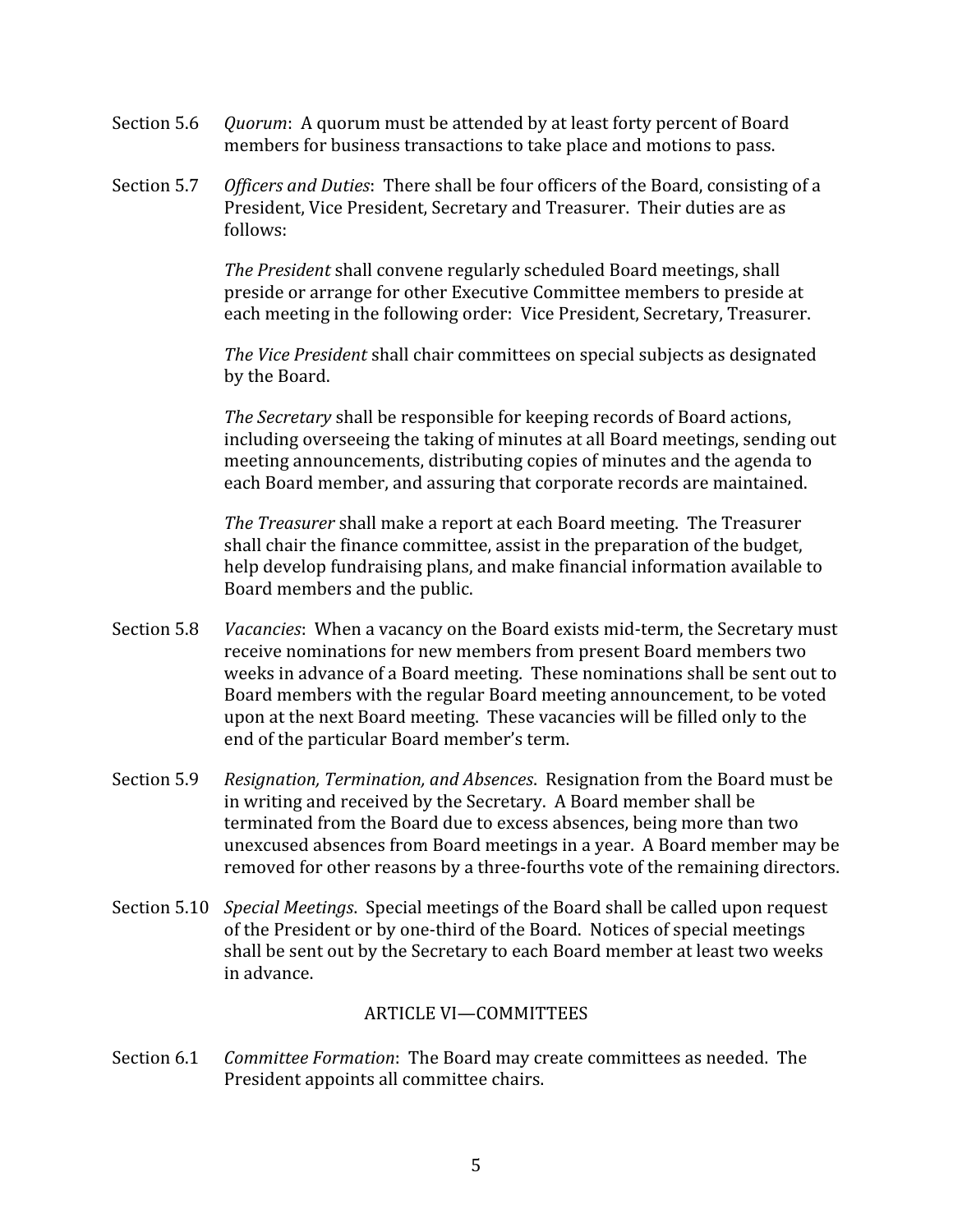- Section 6.2 *Executive Committee*: The four officers serve as the members of the Executive Committee. Except for the power to amend the Articles of Incorporation and Bylaws, the Executive Committee shall have all the powers and authority of the Board of Directors in the intervals between meetings of the Board of Directors, and is subject to the direction and control of the full Board.
- Section 6.3 *Finance Committee*. The Treasurer is the chair of the Finance Committee, which should include three other Board members. The Finance Committee is responsible for developing and reviewing fiscal procedures, fundraising plans, and the annual budget with staff and other board members. The Board must approve the budget and all expenditures must be within budget. Any major change in the budget must be approved by the Board or the Executive Committee. The fiscal year shall be the calendar year. Annual reports are required to be submitted to the Board showing income, expenditures, and pending income. The financial records of the organization are public information and shall be made available to the membership, Board members, and the public.

ARTICLE VII—EXECUTIVE DIRECTOR AND STAFF

- Section 7.1 *Executive Director*: The Executive Director is hired by the Board and has day‐ to‐day responsibilities for the organization, including carrying out the organization's goals and policies. The Executive Director must attend all Board meetings, report on the progress of the organization, answer questions of the Board members and carry out the duties described in the job description. The Board can designate other duties as necessary.
- Section 7.2 *Staff*: If the Board determines that hiring staff is needed to effect the organization's mission and goals, then the Executive Director shall interview candidates and a committee shall be established to review applications. A decision to offer a staff position to any candidate shall be made jointly by the Executive Director and the committee and is subject to approval by the Executive Committee or the entire Board. If two or more staff members are contemplated, the Board shall establish reasonable employment policies and procedures.

## ARTICLE VIII—AMENDMENTS

Section 8.1 *Amendments*: These Bylaws may be amended from time to time by twothirds majority vote of the Board of Directors or of the voting membership. Proposed amendments must be submitted to the Secretary to be sent out with regular Board announcements.